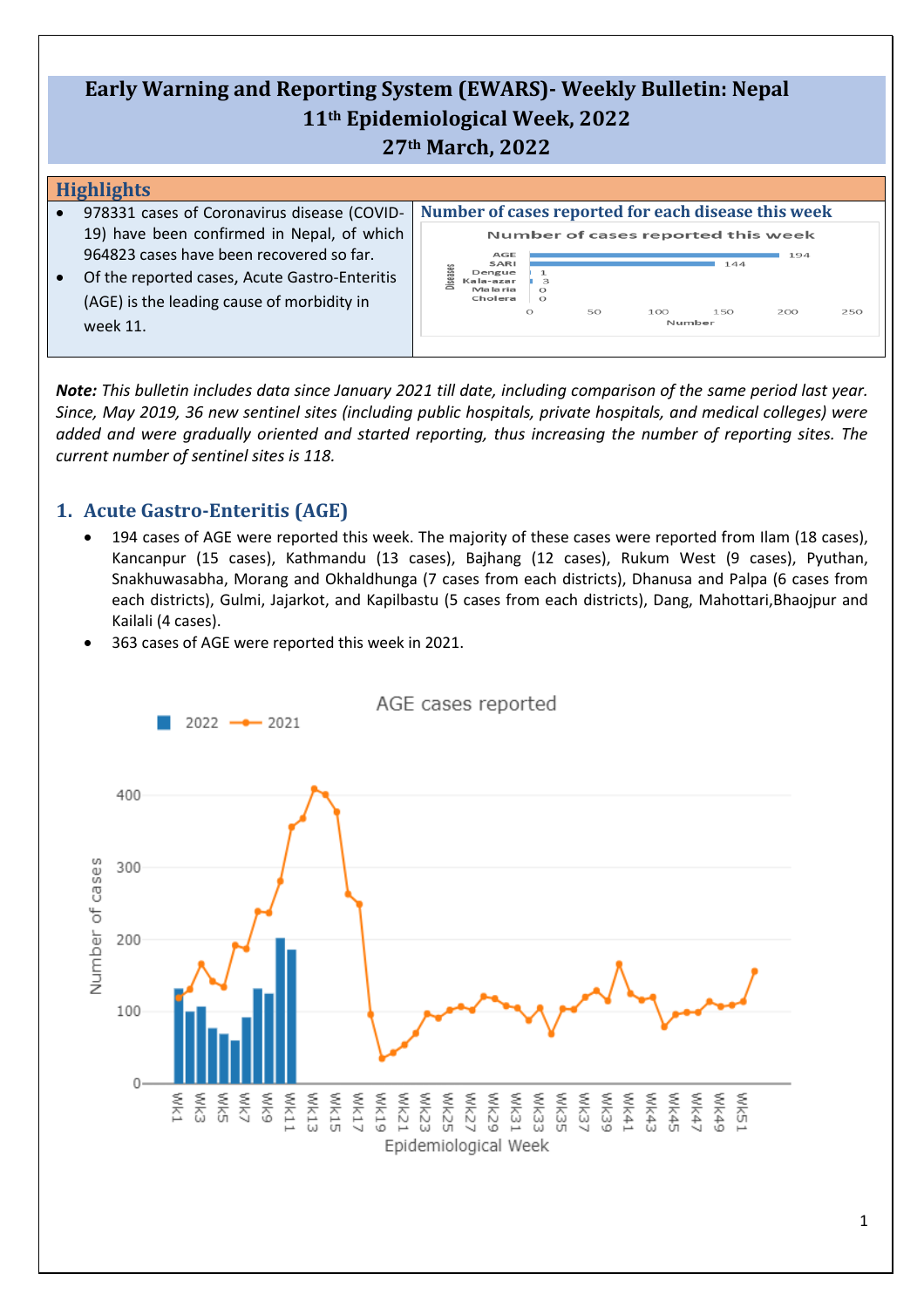## **2. Severe Acute Respiratory Infection (SARI)**

- 144 cases of SARI were reported this week. The majority of these cases were reported from Jhapa (21 cases), Palpa (12 cases), Surkhet (11 cases), Rupandehi and Dhankuta (8 cases from each districts), Morang (7 cases), Rukum West (6 cases), Sunsari (5 cases), Kalikot and Pyuthan (4 cases from each districts).
- 240 cases of SARI were reported this week in 2021.



## **3. Malaria**

- Zero case of malaria was reported this week.
- One case of malaria was reported this week in 2021.

## **4. Dengue**

- One case of dengue was reported this week; and was reported from Rupandehi district
- One cases of dengue was reported this week in 2021.

## **5. Kala-azar**

- Three cases of kala-azar were reported this week; one each cases were reported from Arghakhanchi, Kailali and Doti districts.
- Five cases of kala-azar were reported this week in 2021.

#### **6. Cholera**

- Zero case of Cholera was reported this week.
- Zero case of Cholera was reported this week in 2021.